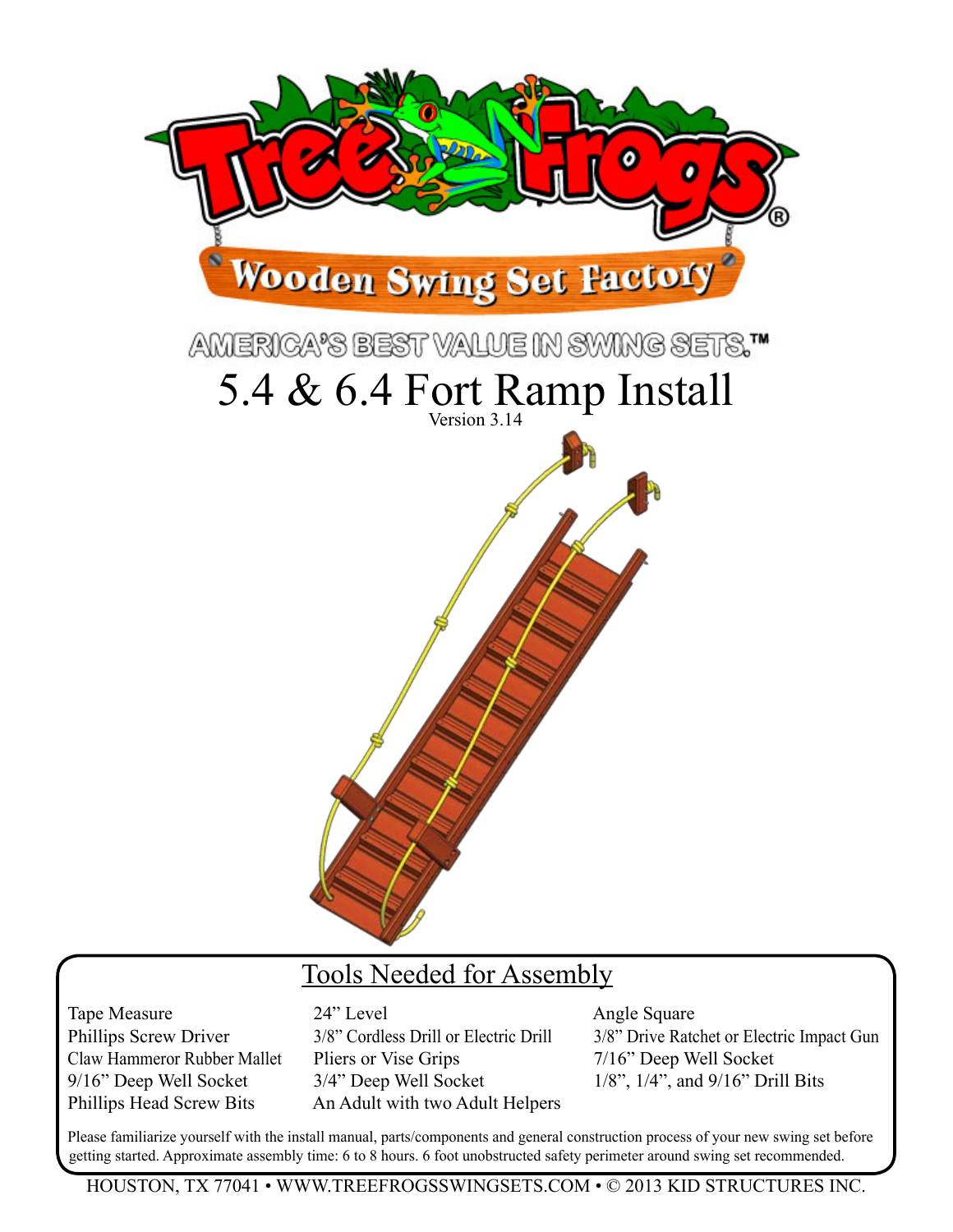## **5.4 Ramp Lumber List**

|         | Item No. Part Number | <b>Part Description</b>     |                |
|---------|----------------------|-----------------------------|----------------|
| $5RL-1$ | $16 - 4 - 00215$     | UNIVERSAL ROPE BLOCK        | $\overline{2}$ |
| 5RL-2   | 17-4-00158           | FORT RAMP ROPE BLOCK        | $\overline{2}$ |
| 5RL-3   | 64-7-00212           | 5.4 FORT RAMP               | $\mathbf{1}$   |
| 5RL-4   | $16 - 4 - 00218$     | <b>ENTRAPMENT BLOCK</b>     |                |
|         |                      | <b>6.4 RAMP LUMBER LIST</b> |                |
| $6RL-1$ | $16-4-00215$         | UNIVERSAL ROPE BLOCK        | $\overline{2}$ |
| $6RL-2$ | 17-4-00158           | <b>FORT RAMP ROPE BLOCK</b> | $\overline{2}$ |
| 6RL-3   | 64-7-00216           | <b>6.4 FORT RAMP</b>        | $\mathbf{1}$   |
| 6RL-4   | $16 - 4 - 00218$     | <b>ENTRAPMENT BLOCK</b>     |                |
|         |                      | <b>5.4 RAMP BOX</b>         |                |
| 5RB-1   | 65-7-00018           | <b>16' YELLOW ROPE</b>      | $\overline{2}$ |
|         |                      | <b>6.4 RAMP BOX</b>         |                |
| $6RB-1$ | 65-7-00019           | 17' YELLOW ROPE             | $\overline{2}$ |
|         |                      | UNIVERSAL RAMP HDWR BAG     |                |

| RHB-1   | $40 - 1 - 00083$ | 1/2" USS FLATWASHER               | 4              |
|---------|------------------|-----------------------------------|----------------|
| $RHB-2$ | $40 - 1 - 00082$ | 3/8" USS FLATWASHER               | 12             |
| RHB-3   | $40 - 1 - 00073$ | 3/8" SPLIT LOCKWASHER             | $\overline{4}$ |
| RHB-4   | $40 - 1 - 00026$ | $3/8$ " HEX NUT                   | $\overline{4}$ |
| RHB-5   | $40 - 1 - 00001$ | 3/8" ACORN NUT                    | $\overline{4}$ |
| RHB-6   | $40 - 1 - 00007$ | $3/8$ " X 3 $1/2$ " CARRIAGE BOLT | 4              |
| RHB-7   | $40 - 1 - 00059$ | $3/8$ " X 3 $1/2$ " LAG BOLT      | 2              |
| RHB-8   | $40 - 1 - 00061$ | $3/8$ " X 5" LAG BOLT             | 6              |
|         |                  |                                   |                |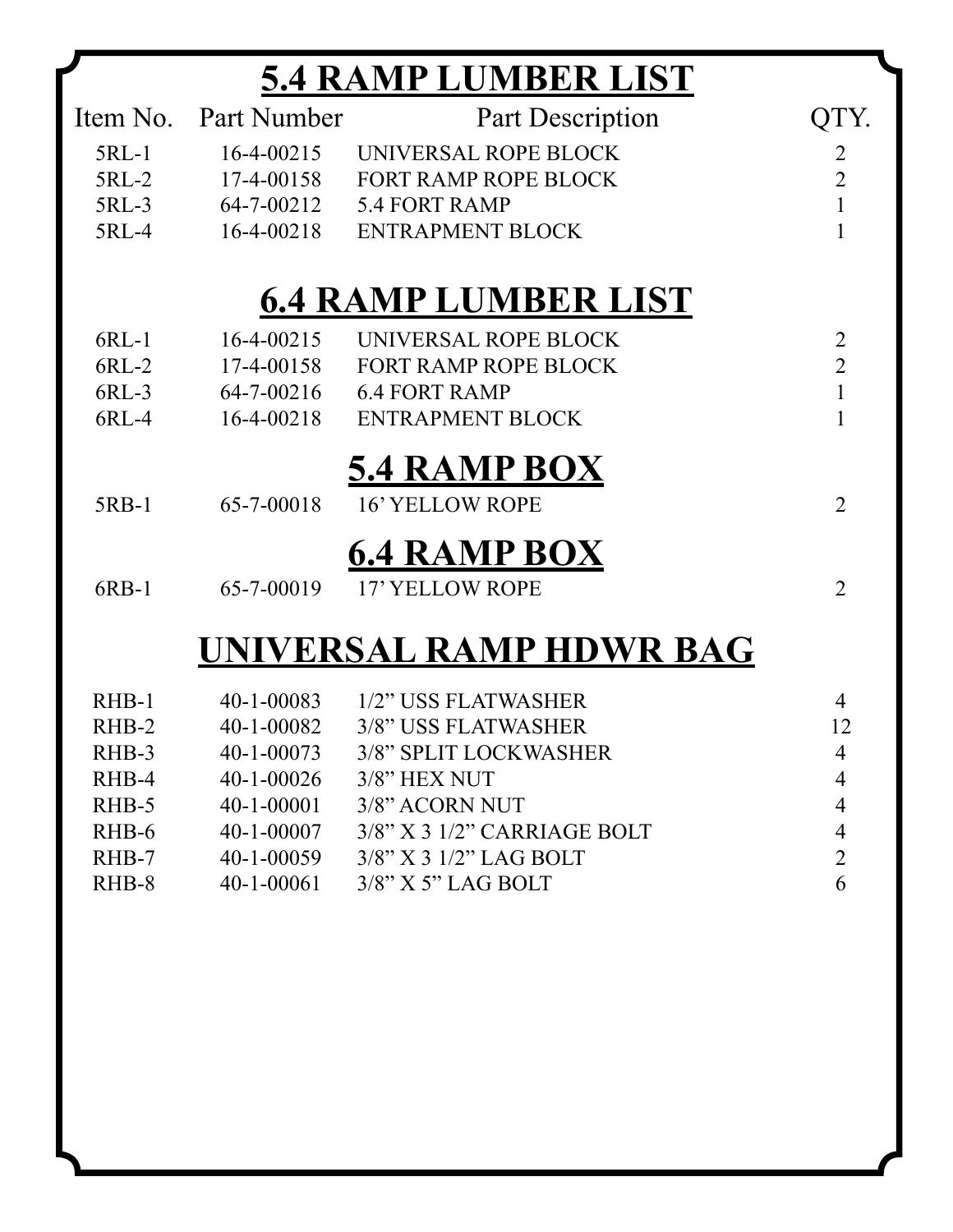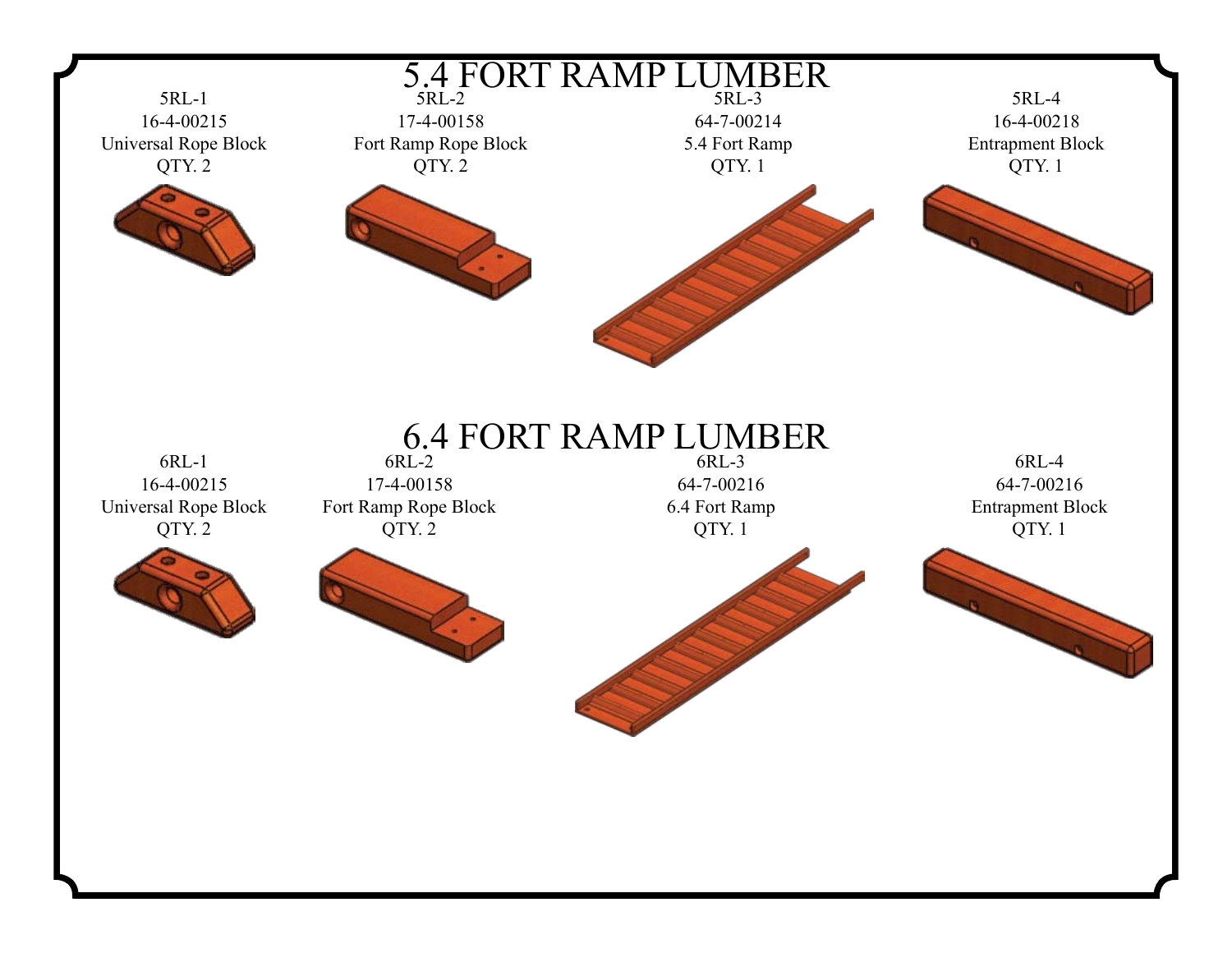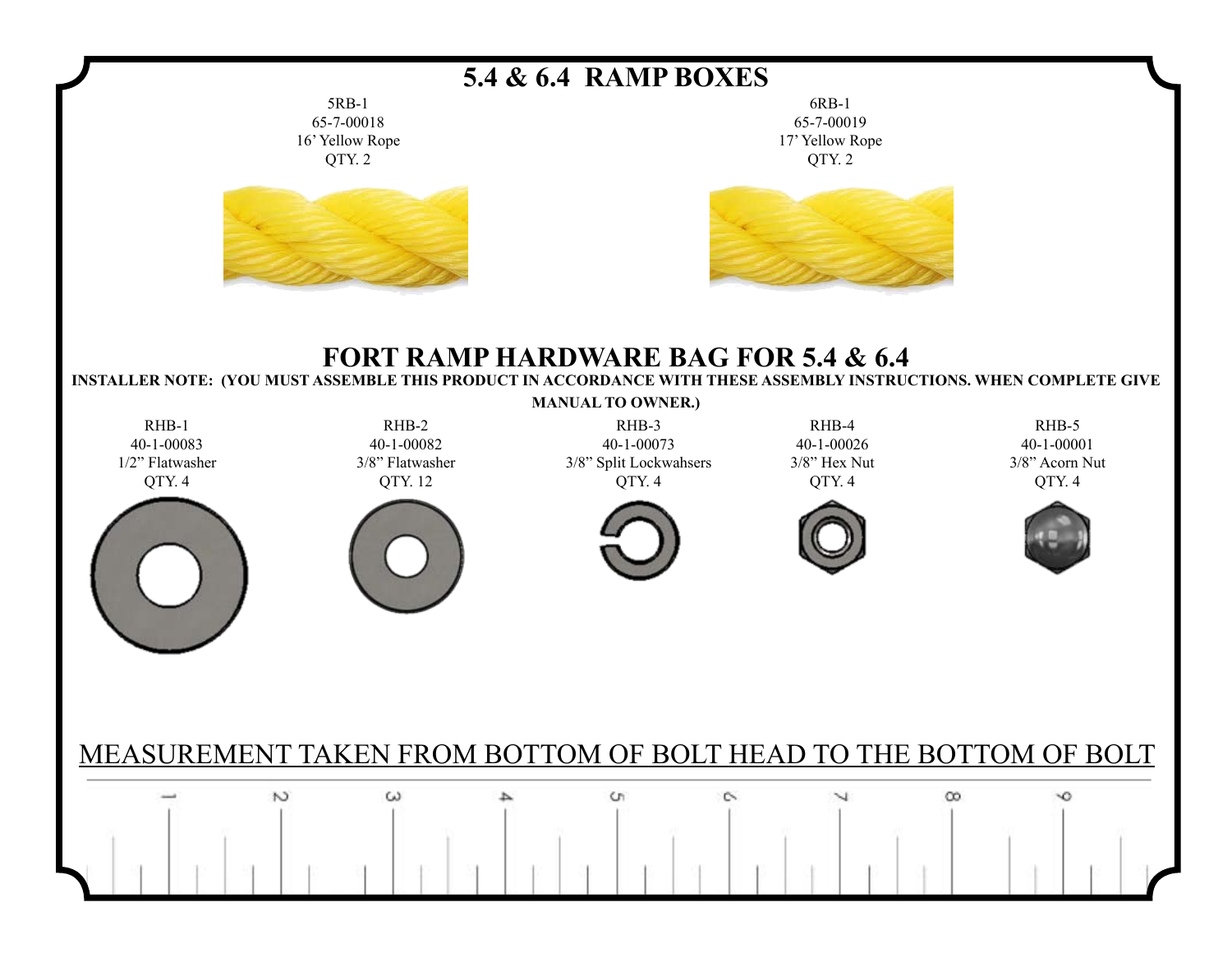![](_page_4_Figure_0.jpeg)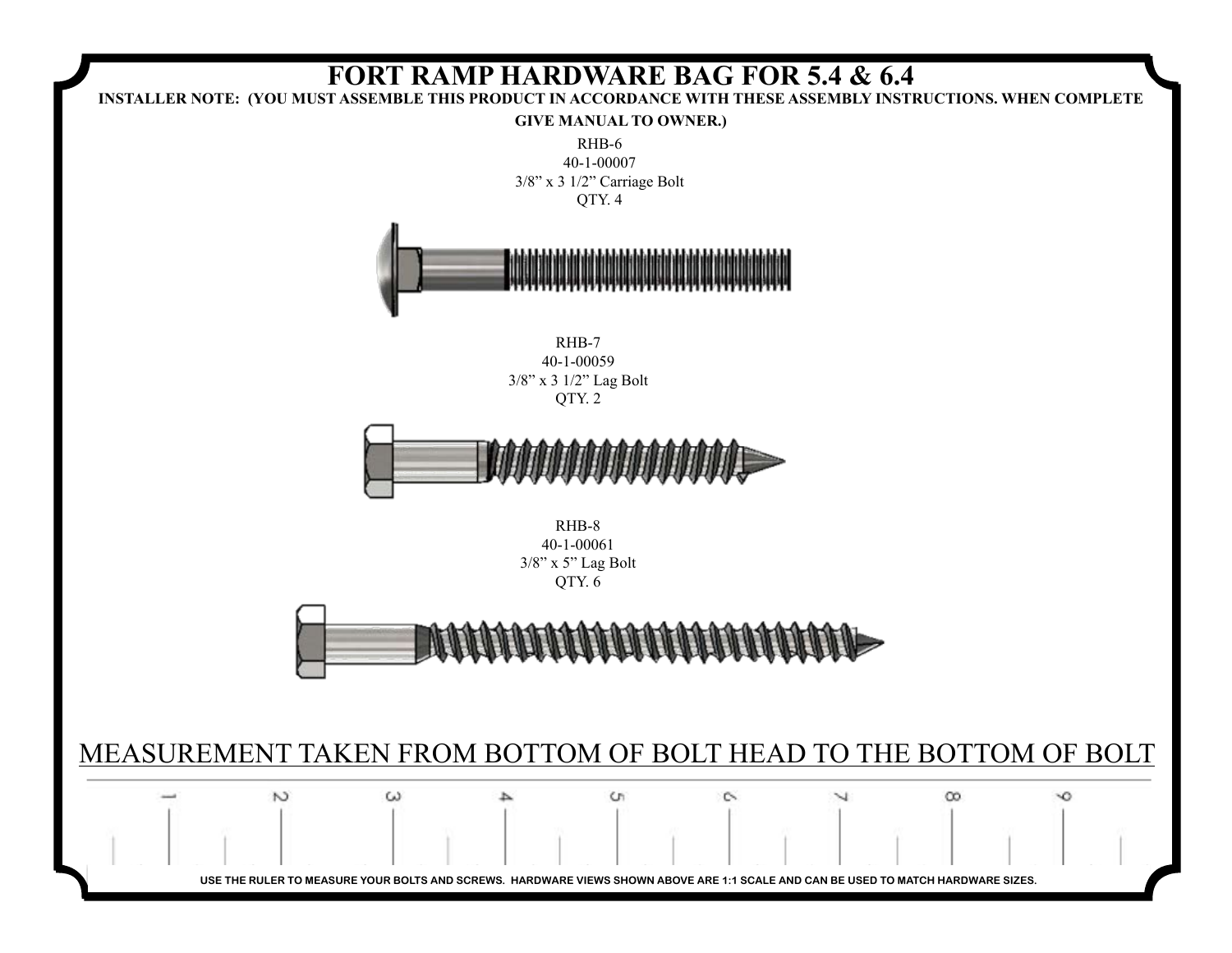![](_page_5_Figure_0.jpeg)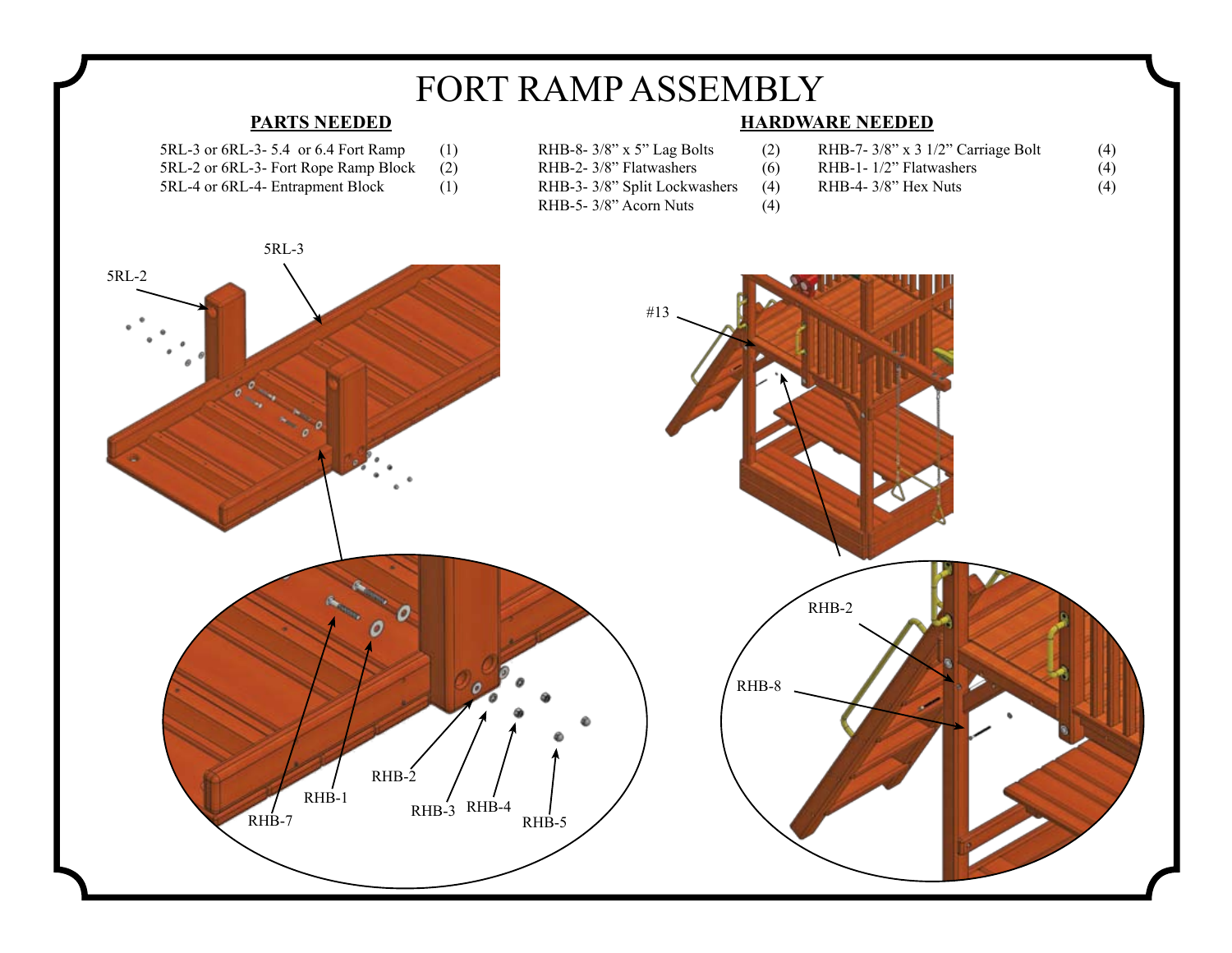![](_page_6_Figure_0.jpeg)